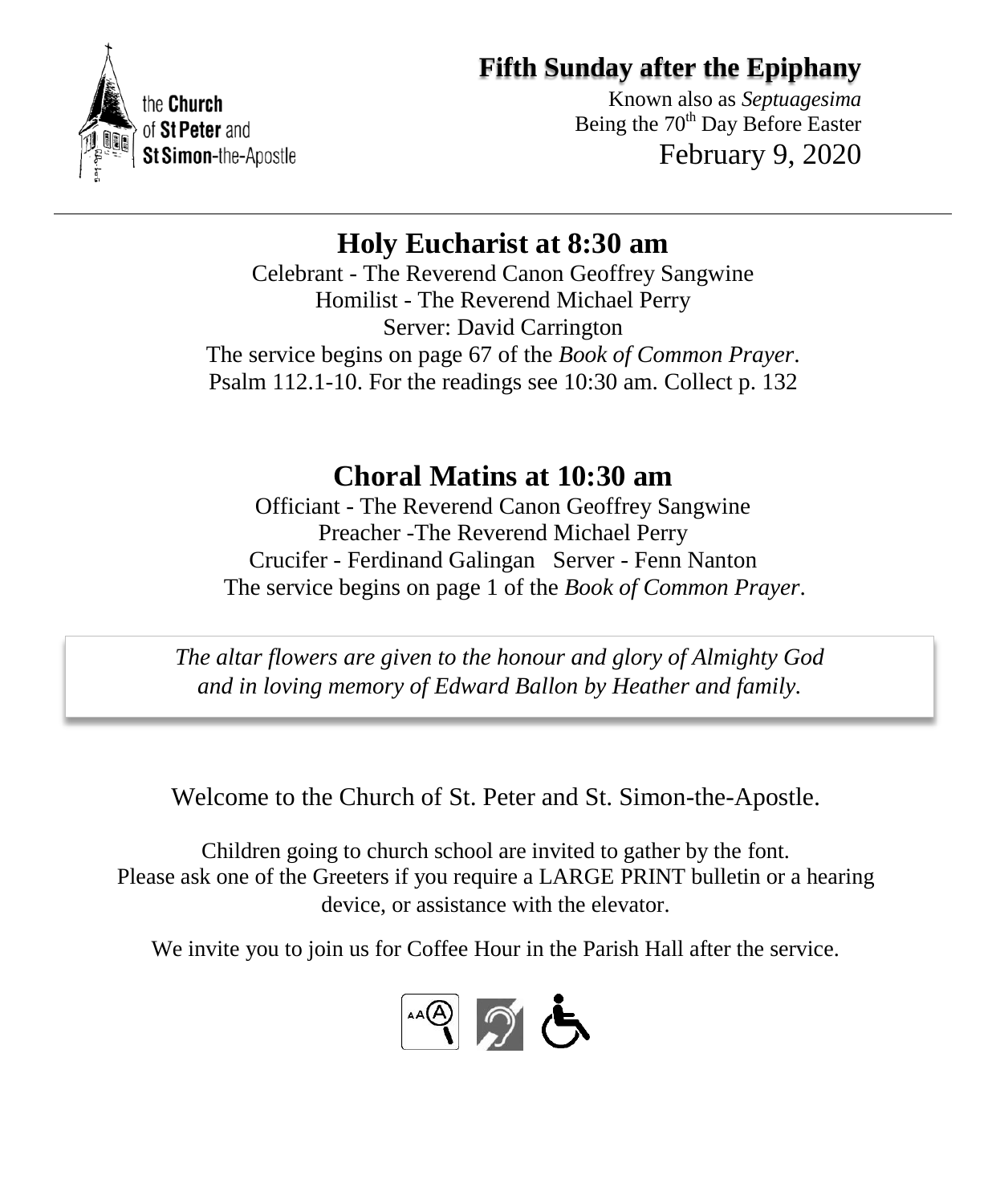**Prelude** Prelude in B minor *César Franck*

**Hymn 512** *I Want Jesus to Walk with Me* I WANT JESUS TO WALK WITH ME (SOJOURNER)

Vs. 1 – Solo Vs. 2 – Choir Vs. 3 - **All**

**Hymn 513** *Guide My Feet* **GUIDE MY FEET** 

### **Opening Sentences** – *Epiphany* – BCP pp. 1, 3

The earth shall be filled with the knowledge of the glory of the Lord, as the waters cover the sea. *Habakkuk 2.14* The Lord is in his holy temple: let all the earth keep silence before him.  *Habakkuk 2.20* O worship the Lord in the beauty of holiness: let the whole earth stand in awe of him. *Psalm 96.9.*

# **Invitation to Confession** – BCP p. 4 *You are invited to kneel.*

### **Confession** – *BCP* pp. 4-5

*Officiant* Almighty and most merciful Father,

*All* **We have erred and strayed from thy ways like lost sheep, we have followed too much the devices and desires of our own hearts, we have offended against thy holy laws, we have left undone those things which we ought to have done, and we have done those things which we ought not to have done; and there is no health in us. But thou, O Lord, have mercy upon us, miserable offenders. Spare thou them, O God, which confess their faults. Restore thou them that are penitent; according to thy promises declared unto all people in Christ Jesu our Lord. And grant, O most merciful Father, for his sake, that we may hereafter live a godly, righteous, and sober life, to the glory of thy holy Name. Amen.**

**The Absolution –** BCP p. 5

**The Lord's Prayer –** *BCP* **pp. 5-6 ALBERT HAY MALOTTE** 

**Our Father who art in heaven, Hallowed be thy Name, Thy kingdom come, Thy will be done, on earth as it is in heaven. Give us this day our daily bread; And forgive us our trespasses, As we forgive them that trespass against us; And lead us not into temptation, But deliver us from evil. For thine is the kingdom, the power, and the glory, For ever and ever. Amen**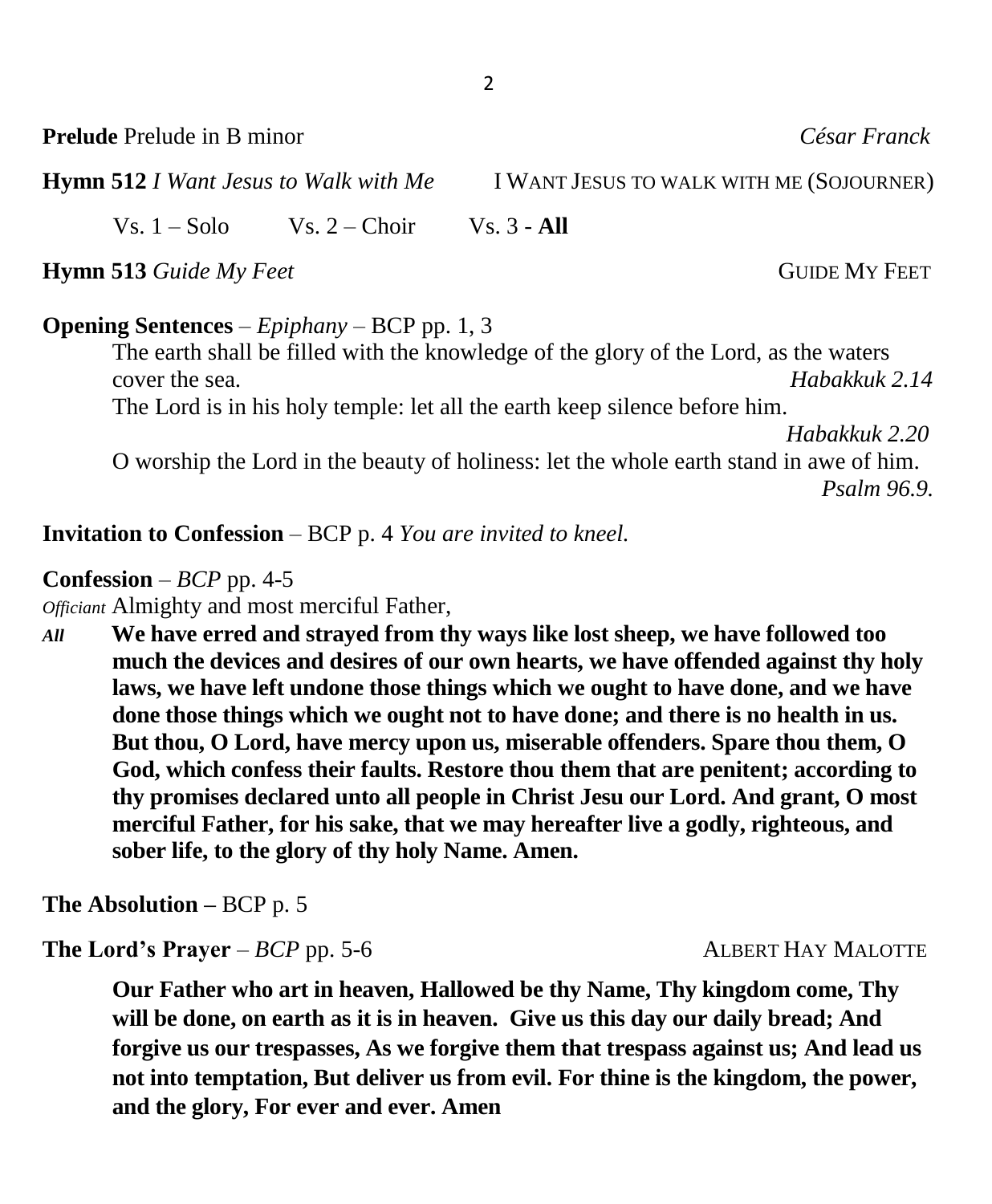# **Versicles & Responses** – BCP p. 6

*Officiant* O Lord, open thou our lips;

*All* **And our mouth shall show forth thy praise.**

*Officiant* O God, make speed to save us;

*All* **O Lord, make haste to help us.** *You are invited to stand.*

*Officiant* Glory be to the Father, and to the Son, and to the Holy Ghost;

*All* **As it was in the beginning, is now, and ever shall be, world without end. Amen.** *Officiant* Praise ye the Lord;

*All* **The Lord's Name be praised.**

**Venite**: Sung by all. *Please remain standing.*



The Lord hath manifested  $\dot{\ }$  forth his  $\dot{\ }$  glory:/ O  $\dot{\ }$  come  $\dot{\ }$ , let us  $\dot{\ }$  worship. O come, let us ˈ sing unto ⋅ the ˈ Lord: /

let us heartily rejoice in the ˈ strength of ˈ our salˈvation. Let us come before his ' presence with ' thanksgiving / and show ourselves ˈ glad in ˈ him with ˈ psalms. For the Lord is a ˈ great ˈ God / and a great 'King a⋅bove ' all ' gods. In his hand are all the  $\cdot$  corners  $\cdot$  of the  $\cdot$  earth  $\prime$ and the  $\cdot$  strength of  $\cdot$  the  $\cdot$  hills is  $\cdot$  his  $\cdot$  also. The sea is  $'$  his and  $\cdot$  he  $'$  made it / and his ˈ hands preˈpared the ⋅ dry ˈ land. O come, let us worship and ˈ fall ˈ down / and ˈ kneel be⋅fore the ˈ Lord, our ˈ Maker. For he is the ˈ Lord our ˈ God / and we are the people of his pasture,  $\dot{\ }$  and the  $\dot{\ }$  sheep of  $\dot{\ }$  his  $\dot{\ }$  hand. Glory be to the Father, and ˈ to the ˈ Son / and ˈ to the ˈ Holy ˈ Ghost; As it was in the beginning, is now and ˈ ever ˈ shall be / world without ' end. A'—'men. The Lord hath manifested ' forth his ' glory:/ O ' come ', let us ' worship.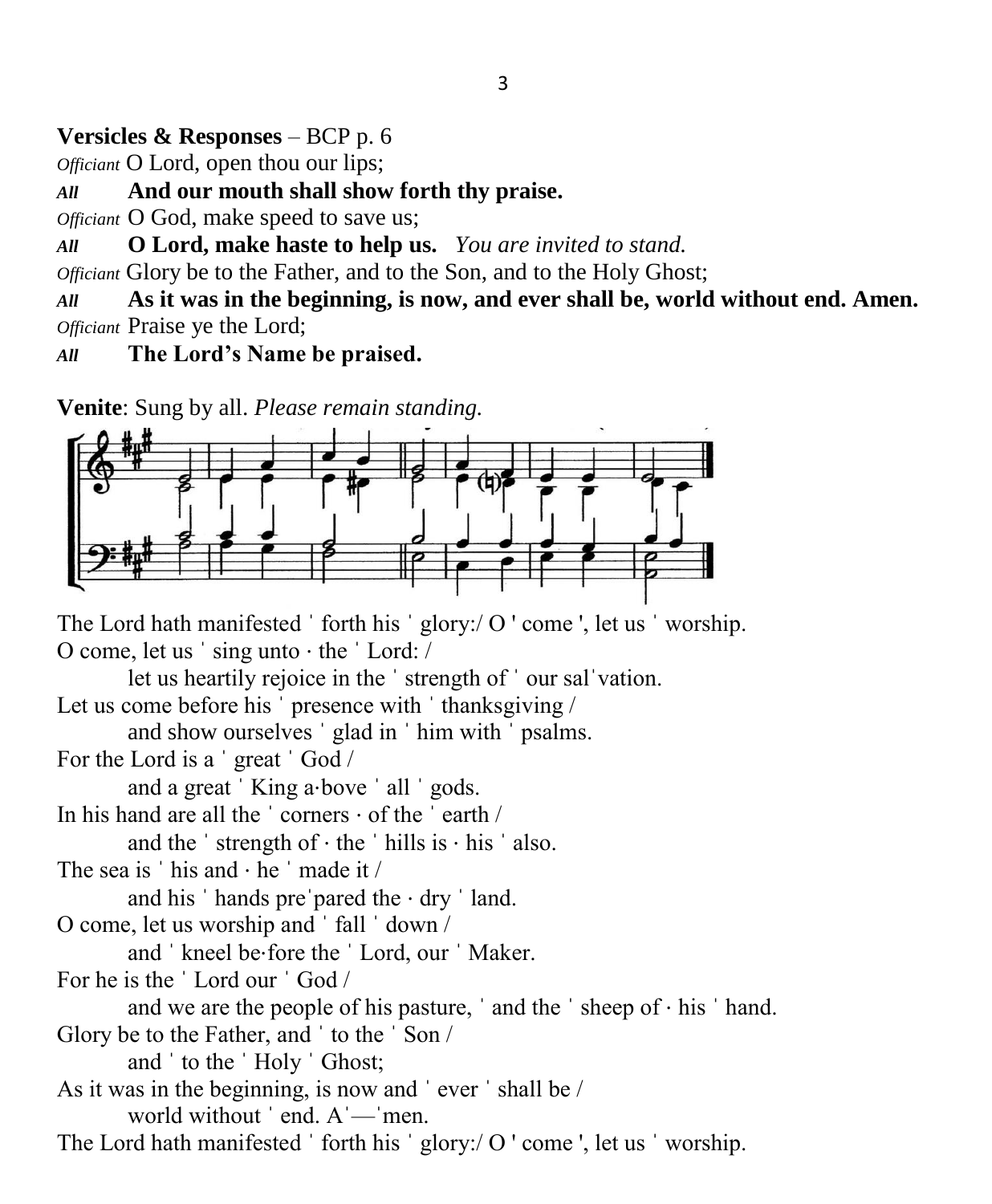#### *Please be seated.*

#### **First Lesson** *Isaiah 58.1-12* Read by Paul Falkner

*Reader* The first lesson is written in the 58<sup>th</sup> chapter of the Book of Isaiah, beginning at the 1<sup>st</sup> verse.

Shout out, do not hold back! Lift up your voice like a trumpet! Announce to my people their rebellion, to the house of Jacob their sins. Yet day after day they seek me and delight to know my ways, as if they were a nation that practiced righteousness and did not forsake the ordinance of their God; they ask of me righteous judgements, they delight to draw near to God. "Why do we fast, but you do not see? Why humble ourselves, but you do not notice?" Look, you serve your own interest on your fast day, and oppress all your workers. Look, you fast only to quarrel and to fight and to strike with a wicked fist. Such fasting as you do today will not make your voice heard on high. Is such the fast that I choose, a day to humble oneself? Is it to bow down the head like a bulrush, and to lie in sackcloth and ashes? Will you call this a fast, a day acceptable to the Lord? Is not this the fast that I choose: to loose the bonds of injustice, to undo the thongs of the yoke, to let the oppressed go free, and to break every yoke? Is it not to share your bread with the hungry, and bring the homeless poor into your house; when you see the naked, to cover them, and not to hide yourself from your own kin? Then your light shall break forth like the dawn, and your healing shall spring up quickly; your vindicator shall go before you, the glory of the Lord shall be your rear guard. Then you shall call, and the Lord will answer; you shall cry for help, and he will say, Here I am. If you remove the yoke from among you, the pointing of the finger, the speaking of evil, if you offer your food to the hungry and satisfy the needs of the afflicted, then your light shall rise in the darkness and your gloom be like the noonday. The Lord will guide you continually, and satisfy your needs in parched places, and make your bones strong; and you shall be like a watered garden, like a spring of water, whose waters never fail. Your ancient ruins shall be rebuilt; you shall raise up the foundations of many generations; you shall be called the repairer of the breach, the restorer of streets to live in.

*Reader* The word of the Lord.

*All* **Thanks be to God.**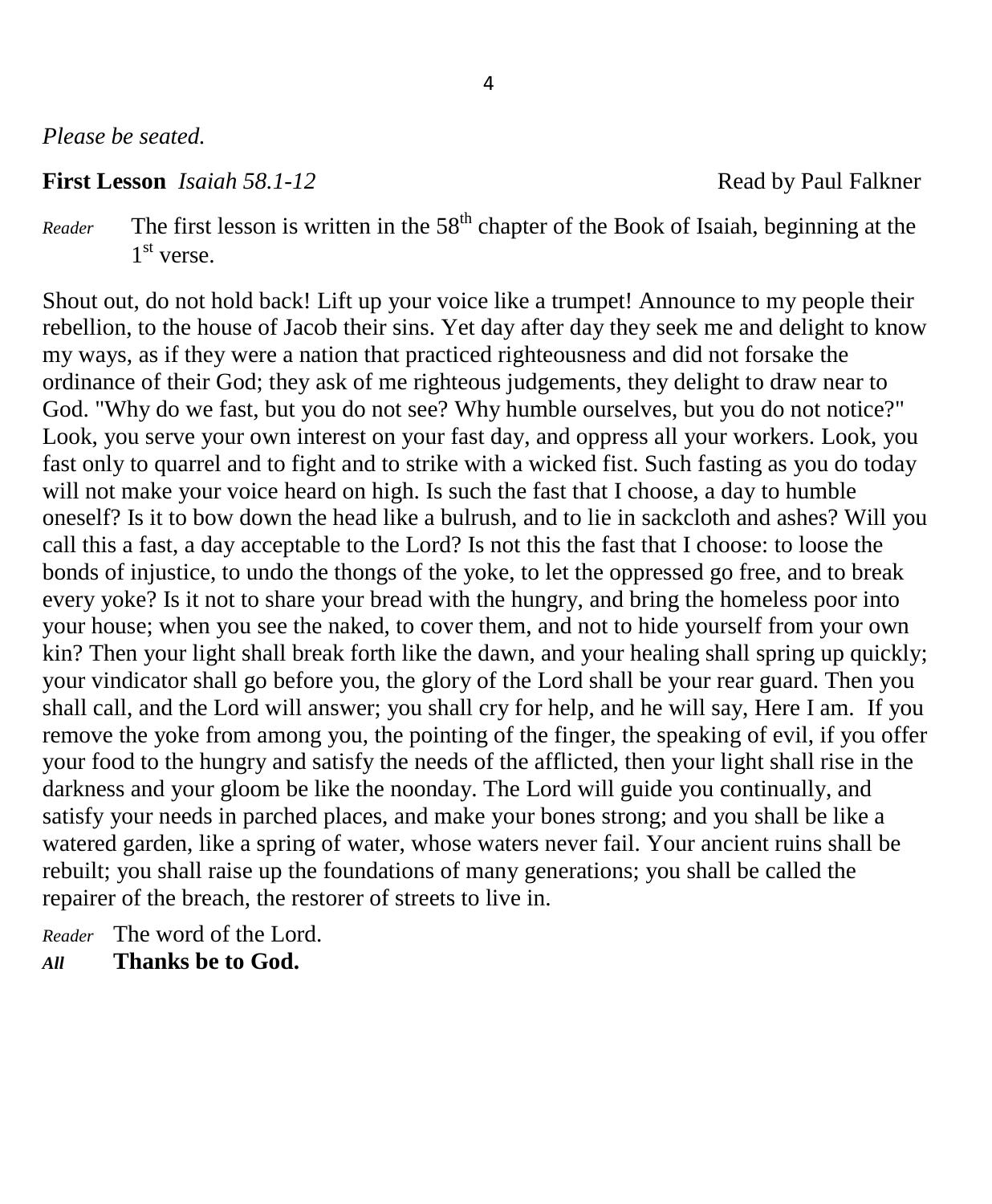Blessed is the one that 'feareth the 'Lord, \* that hath great de ˈ light in ˈ his com ˈ mandments.  $2$  His seed shall be  $\dot{\ }$  mighty up-on  $\dot{\ }$  earth; \* the generation of the ˈ faithful ˈ shall be ˈ blessed.  $3$  Richness and plenteousness shall  $\dot{\ }$  be in  $\dot{\ }$  his  $\dot{\ }$  house; \* and his ˈ righteousness en ˈ dureth for ˈ ever.  $4$  Unto the upright there ariseth up  $\dot{\ }$  light  $\dot{\ }$  in the  $\dot{\ }$  darkness; \* he is ˈ merci-ful ˈ loving and ˈ righteous.  $<sup>5</sup>$  It is well with those who are  $<sup>1</sup>$  merciful and  $<sup>1</sup>$  lendeth,</sup></sup></sup> \* and ordereth ˈ his af ˈ fairs with ˈ justice. <sup>6</sup> For he shall 'never be 'moved: \* and the righteous shall be had in ˈ ever ˈ lasting re ˈ membrance.  $<sup>7</sup>$  He will not be afraid of any  $\degree$  evil  $\degree$  tidings;</sup> \* for his heart standeth fast and be ˈ lieveth ˈ in the ˈ Lord.  $8$  His heart is established and  $\degree$  will not  $\degree$  shrink, \* until he see his de ˈ sire up ˈ on his ˈ enemies.  $9$  He hath dispersed abroad and  $\prime$  given  $\prime$  to the  $\prime$  poor, \* and the righteousness remaineth for ever; his horn shall ˈbe ex ˈ alted with ˈ honour.  $10$  The ungodly shall see it and  $\dot{\ }$  it shall  $\dot{\ }$  grieve him : \* he shall gnash with his teeth and consume away; the de ˈ sire of ˑ the un ˈ godly shall ˈ perish.

Glory be to the Father, and ˈ to the ˈ Son, / and ˈ to the ˈ Holy ˈ Ghost; As it was in the beginning, is now, and 'ever ' shall be, / world without ' end. A'—'men.

# **Second Lesson** *I Corinthians 2.1-16* Read by Rex Southgate

*Reader* The second lesson is written in the second chapter of the First Letter of Paul to the Corinthians, beginning at the  $1<sup>st</sup>$  verse.

Peter began to speak to the Gentiles: "I truly understand that God shows no partiality, but in every nation anyone who fears him and does what is right is acceptable to him. You know the message he sent to the people of Israel, preaching peace by Jesus Christ - he is Lord of all.

## **Psalm 112** (vs. 1-10) *Sung by all. Please remain seated.*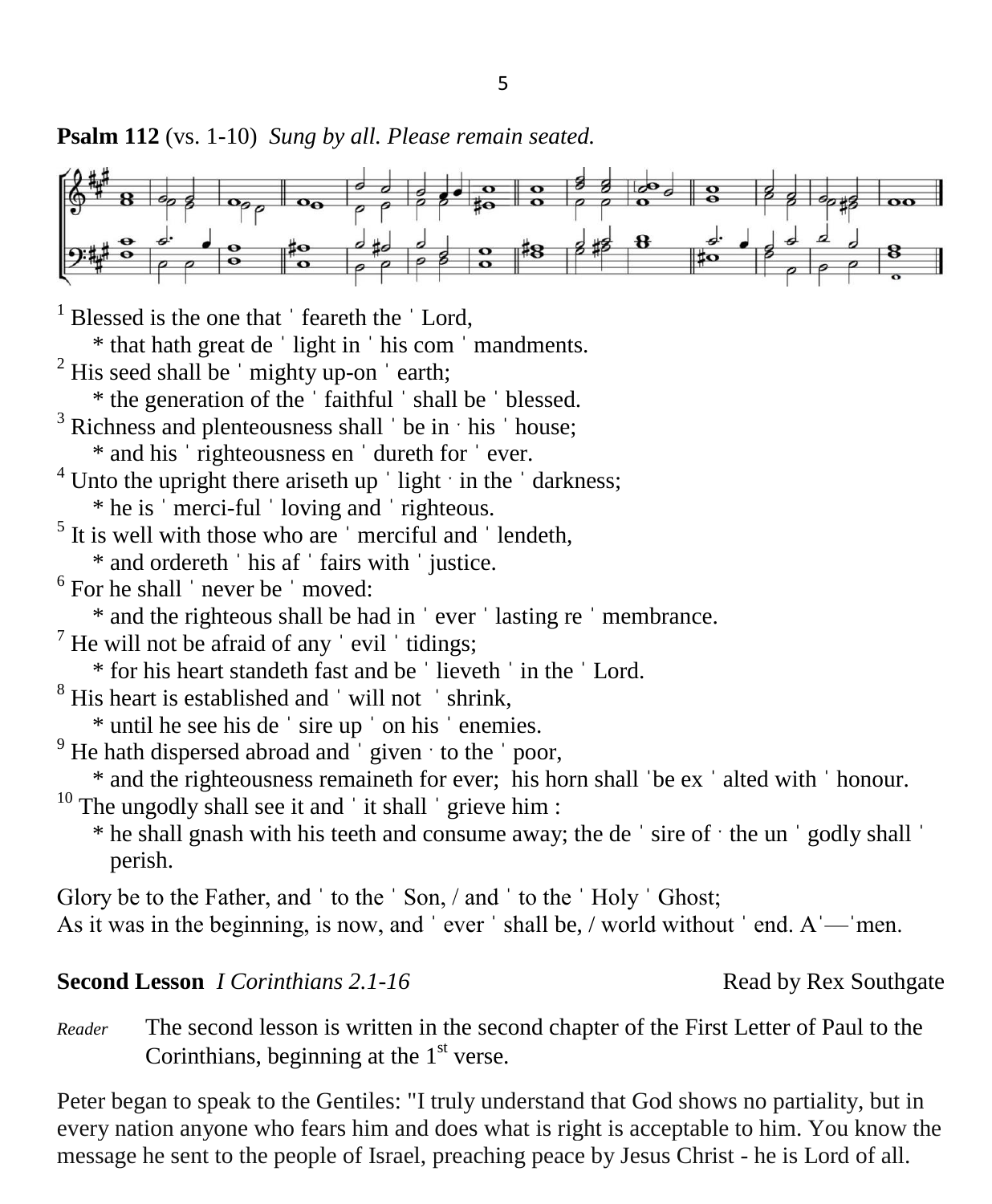That message spread throughout Judea, beginning in Galilee after the baptism that John announced: how God anointed Jesus of Nazareth with the Holy Spirit and with power; how he went about doing good and healing all who were oppressed by the devil, for God was with him. We are witnesses to all that he did both in Judea and in Jerusalem. They put him to death by hanging him on a tree; but God raised him on the third day and allowed him to appear, not to all the people but to us who were chosen by God as witnesses, and who ate and drank with him after he rose from the dead. He commanded us to preach to the people and to testify that he is the one ordained by God as judge of the living and the dead. All the prophets testify about him that everyone who believes in him receives forgiveness of sins through his name."

*Reader* The word of the Lord.

*All* **Thanks be to God.**



We praise ' thee, O ' God; / we acknowledge ˈ thee to ˈ be the ˈ Lord. All the ˈ earth doth ˈ worship thee, / the ˈ Father ˈ ever ˈ lasting. To thee all angels ˈ cry aˈloud / the heavens and ˈ all the ˈ powers thereˈin. To thee ˈ cherubim and ˈ seraphim / conˈtinualˈly do ˈ cry Holy ˈ holy ˈ holy / Lord 'God ' of ' hosts; Heaven and 'earth are 'full / of the ˈ majes⋅ty ˈ of thy ˈ glory. The glorious company of the a postles raise thee / the goodly fellowship ˈ of the ˈ prophets ˈ praise thee; The noble army of 'martyrs' praise thee, / The holy church throughout all the world 'doth ac 'knowledge ' thee,  $2<sup>nd</sup>$  The Father, of an 'infinite' majesty / thine honourable, true and only Son; also the ˈ Holy ˈ Ghost, the ˈ Comforter.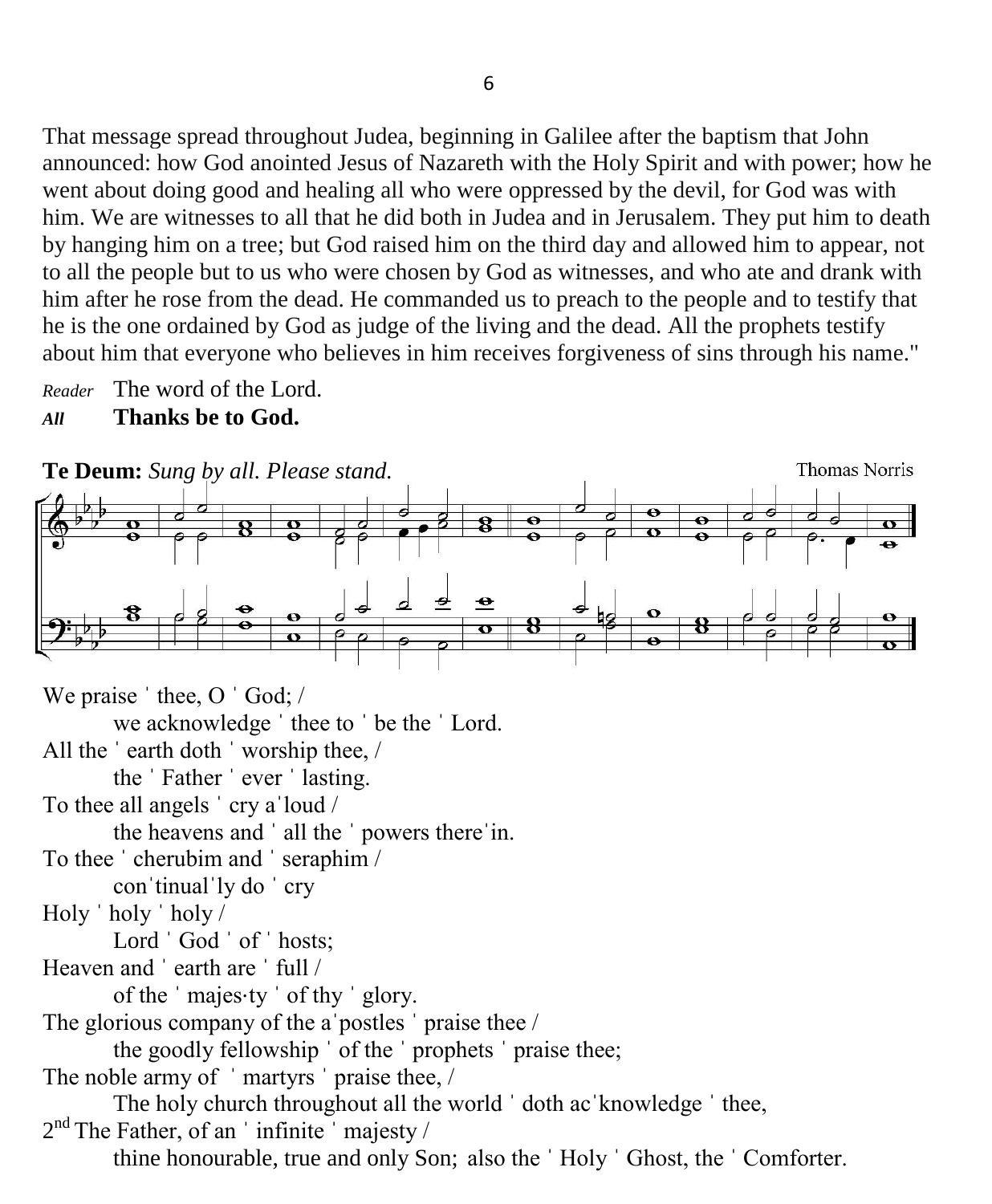

Thou art the King of ' glory, O ' Christ. / Thou art the everˈlasting ˈ Son of ⋅ the ˈ Father. When thou tookest upon thee to de liver  $\cdot$  man / Thou didst not abˈhor the ˈ Virgin's ˈ womb. When thou hadst overcome the 'sharpness of 'death / thou didst open the kingdom of ˈ heaven to ˈ all beˈlievers. Thou sittest at the right hand of God, in the ˈ glory ⋅ of the ˈ Father. / We believe that thou shalt ' come to ' be our ' judge. We therefore pray thee, 'help thy ' servants / whom thou hast redeemed 'with thy ' precious ' blood. Make them to be numbered 'with thy ' saints / in ˈ glory ˈ everˈlasting. **James Nares**  $(1715 - 1783)$  $\sigma$  $\overline{\mathbf{8}}$  $\overline{\mathbf{e}}$  $\mathbf o$  $\sigma$ 

O Lord save thy people and ˈ bless thine ˈ heritage; /

Govern them and 'lift them ' up for ' ever.

Day by day we 'magni-fy ' thee; /

and we worship thy Name, ˈ ever ˈ world with-out ˈ end. Vouchsafe O Lord to keep us this ˈ day with-out ˈ sin. /

O Lord have mercy up ˈ on us, have ˈ mercy up ˈ on us.

O Lord let thy mercy lighten upon us, as our  $'$  trust is  $\cdot$  in  $'$  thee. /

O Lord, in thee have I trusted: let me ˈ never ˈ be con ˈ founded. *Please be seated.*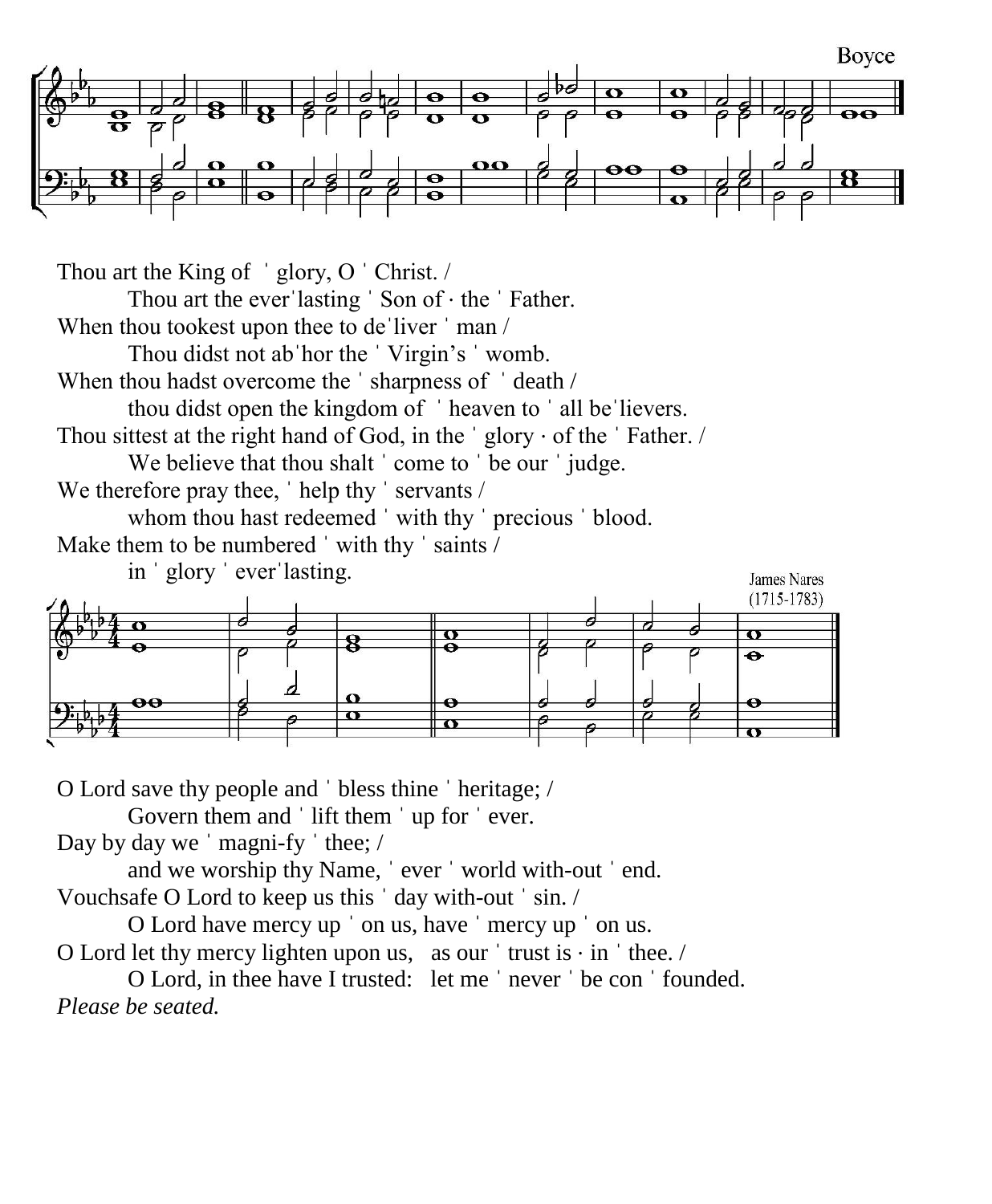## **Third Lesson** *Matthew 5.13-20* **Read by The Reverend Michael Perry**

*Reader* The third lesson is written in the  $5<sup>th</sup>$  chapter of the Gospel according to St. Matthew, beginning at the  $13<sup>th</sup>$  verse.

Jesus said, "You are the salt of the earth; but if salt has lost its taste, how can its saltiness be restored? It is no longer good for anything, but is thrown out and trampled under foot. You are the light of the world. A city built on a hill cannot be hid. No one after lighting a lamp puts it under the bushel basket, but on the lampstand, and it gives light to all in the house. In the same way, let your light shine before others, so that they may see your good works and give glory to your Father in heaven. Do not think that I have come to abolish the law or the prophets; I have come not to abolish but to fulfil. For truly I tell you, until heaven and earth pass away, not one letter, not one stroke of a letter, will pass from the law until all is accomplished. Therefore, whoever breaks one of the least of these commandments, and teaches others to do the same, will be called least in the kingdom of heaven; but whoever does them and teaches them will be called great in the kingdom of heaven. For I tell you, unless your righteousness exceeds that of the scribes and Pharisees, you will never enter the kingdom of heaven."

*Reader* The word of the Lord. *All* **Thanks be to God.**

**Surge, Illuminare:** *Sung by all. Please stand.*



Arise, shine, for thy ˈ light is ˈ come, and the glory of the Lord is ˈ risen up ˈ on thee. For, behold, the darkness shall ' cover the ' earth, and gross ˈ darkness the ˈ people. But the Lord shall a 'rise up ' on thee, and his glory shall be ˈ seen up ˈ on thee And the Gentiles shall  $\cdot$  come to  $\cdot$  thy  $\cdot$  light, and kings to the  $\cdot$  brightness  $\cdot$  of thy  $\cdot$  rising. Thy gates shall be ' open con 'tinually; they shall not be shut ˈ day nor ˈ night.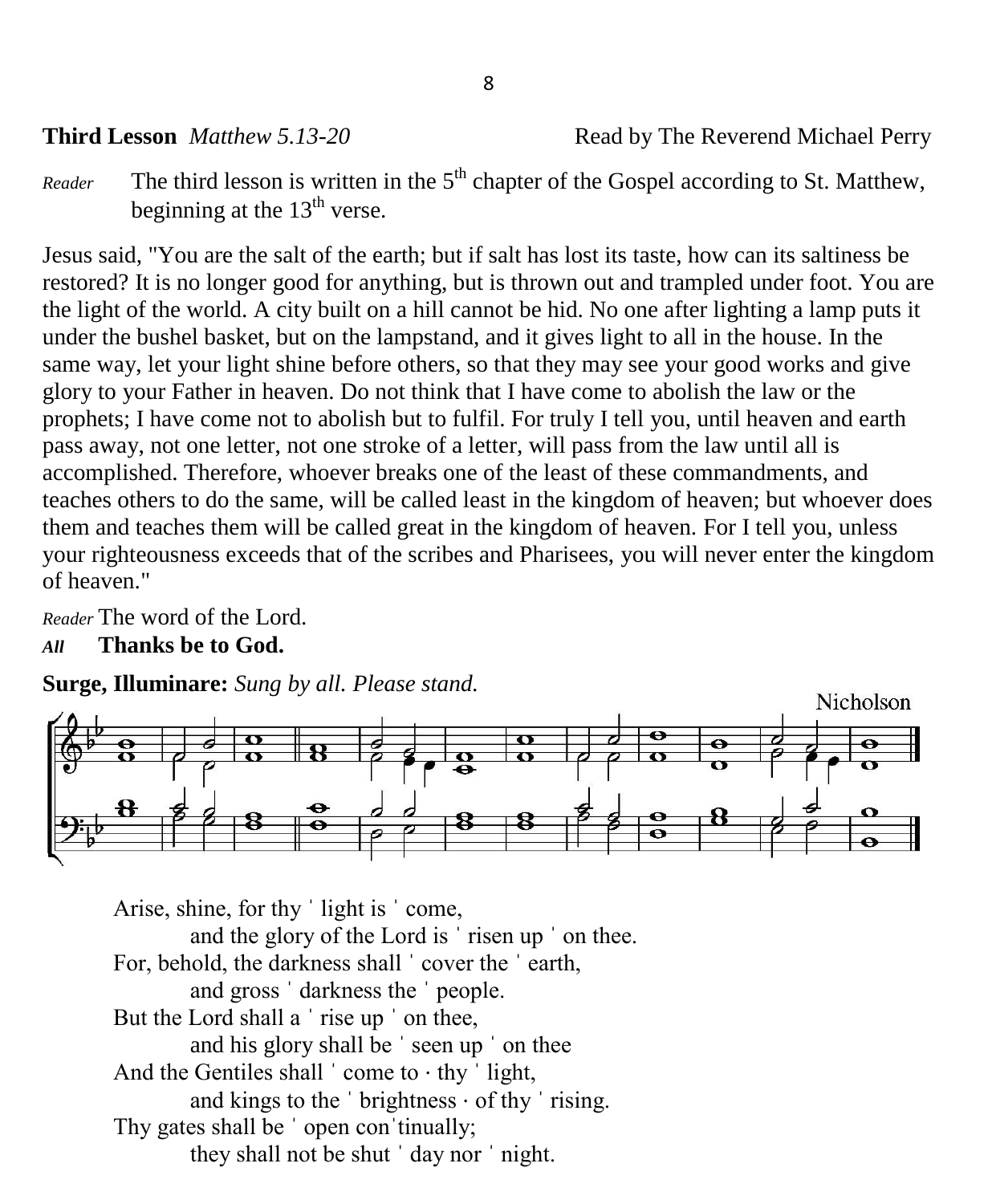The sons also of  $\dot{\ }$  them that  $\cdot$  af  $\dot{\ }$  flicted thee shall come bending ' unto ' thee; And all  $'$  they that  $·$  des pised thee shall bow themselves down at the 'soles of  $\cdot$  thy 'feet. And they shall call thee the  $'$  City  $\cdot$  of the  $'$  Lord, the Zion of the ˈ Holy One ⋅ of ˈ Israel. Violence shall no more be  $\dot{\ }$  heard in  $\cdot$  thy  $\dot{\ }$  land, wasting nor destruction with in thy ' borders. But thou shalt call thy 'walls Sal'vation, and thy ˈ gates ˈ Praise. The sun shall be no more thy 'light by 'day, neither for brightness shall the moon give 'light un⋅to 'thee, But the Lord shall be unto thee an ever lasting 'light, and thy ˈ God thy ˈ glory. Glory be to the Father, and ˈ to the ˈ Son, and to the ˈ Holy ˈ Ghost; As it was in the beginning, is now, and ˈ ever ˈ shall be, world without ˈ end. Aˈmen.

*The service continues on pages 10-12 of the Prayer Book.*

# **Apostles' Creed**

*Officiant* I believe in God

*All* **the Father Almighty, maker of heaven and earth: and in Jesus Christ his only Son our Lord, who was conceived by the Holy Ghost, born of the Virgin Mary, suffered under Pontius Pilate, was crucified, dead, and buried: he descended into hell; the third day he rose again from the dead; he ascended into heaven, and sitteth on the right hand of God the Father Almighty; from thence he shall come to judge the quick and the dead. I believe in the Holy Ghost; the holy Catholic Church; the Communion of Saints; the Forgiveness of sins; the Resurrection of the body, and the Life everlasting. Amen.**

*Officiant* The Lord be with you;

# *All* **And with thy spirit.**

*Officiant* Let us pray. *Please kneel as able.*

*Officiant* Lord, have mercy upon us.

# *All* **Christ, have mercy upon us.**

*Officiant* Lord, have mercy upon us.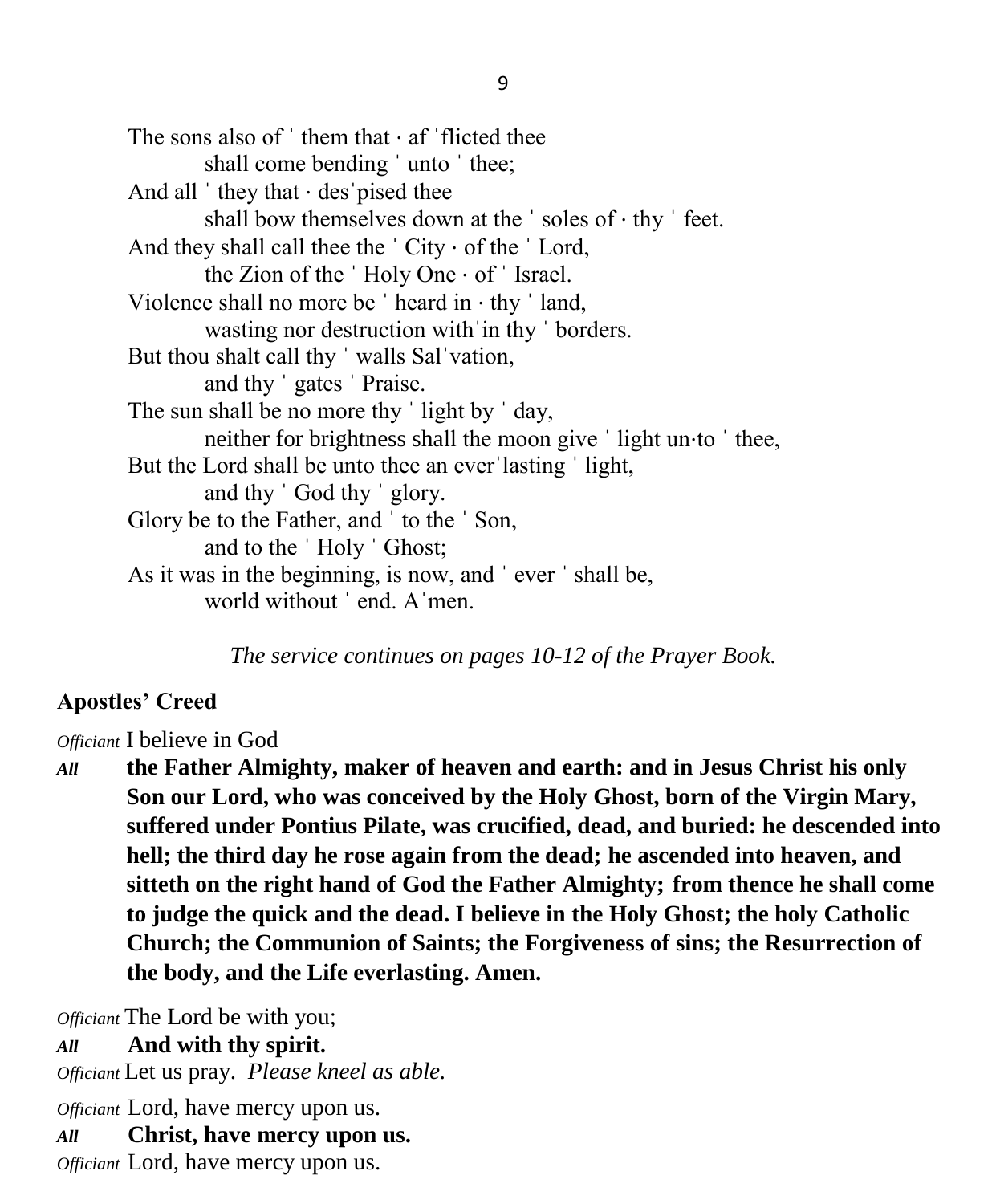*Officiant* Our Father

*All* **who art in heaven, hallowed be thy name, thy kingdom come, thy will be done, on earth as it is in heaven. Give us this day our daily bread; and forgive us our trespasses, as we forgive them that trespass against us; and lead us not into temptation, but deliver us from evil. Amen.**

*Officiant* O Lord, show thy mercy upon us;

- *All* **And grant us thy salvation.**
- *Officiant* O Lord, save the Queen;

*All* **And mercifully hear us when we call upon thee.**

*Officiant* Endue thy ministers with righteousness;

*All* **And make thy chosen people joyful**.

*Officiant* O Lord, save thy people;

*All* **And bless thine inheritance.**

*Officiant* Give peace in our time, O Lord;

*All* **And evermore mightily defend us.**

*Officiant* O God, make clean our hearts within us;

*All* **And take not thy Holy Spirit from us.**

# **Collect of the Day –** BCP p. 132

*Officiant* O Lord, we beseech thee favourably to hear the prayers of thy people; that we, who are justly punished for our offences, may be mercifully delivered by thy goodness, for the glory of thy Name; through Jesus Christ our Saviour, who liveth and reigneth with thee and the Holy Spirit, ever one God, world without end. **Amen.**

# **Collect for Peace –** BCP p. 11

*Officiant* O God, who art the author of peace and lover of concord, in knowledge of whom standeth our eternal life, whose service is perfect freedom: defend us thy humble servants in all assaults of our enemies; that we, surely trusting in thy defence, may not fear the power of any adversaries; through the might of Jesus Christ our Lord. **Amen.**

# **Collect for Grace –** BCP p. 12

*Officiant* O Lord our heavenly Father, Almighty and everlasting God, who hast safely brought us to the beginning of this day: defend us in the same with thy mighty power; and grant that this day we fall into no sin, neither run into any kind of danger; but that all our doings may be ordered by thy governance, to do always that is righteous in thy sight; through Jesus Christ our Lord. **Amen**.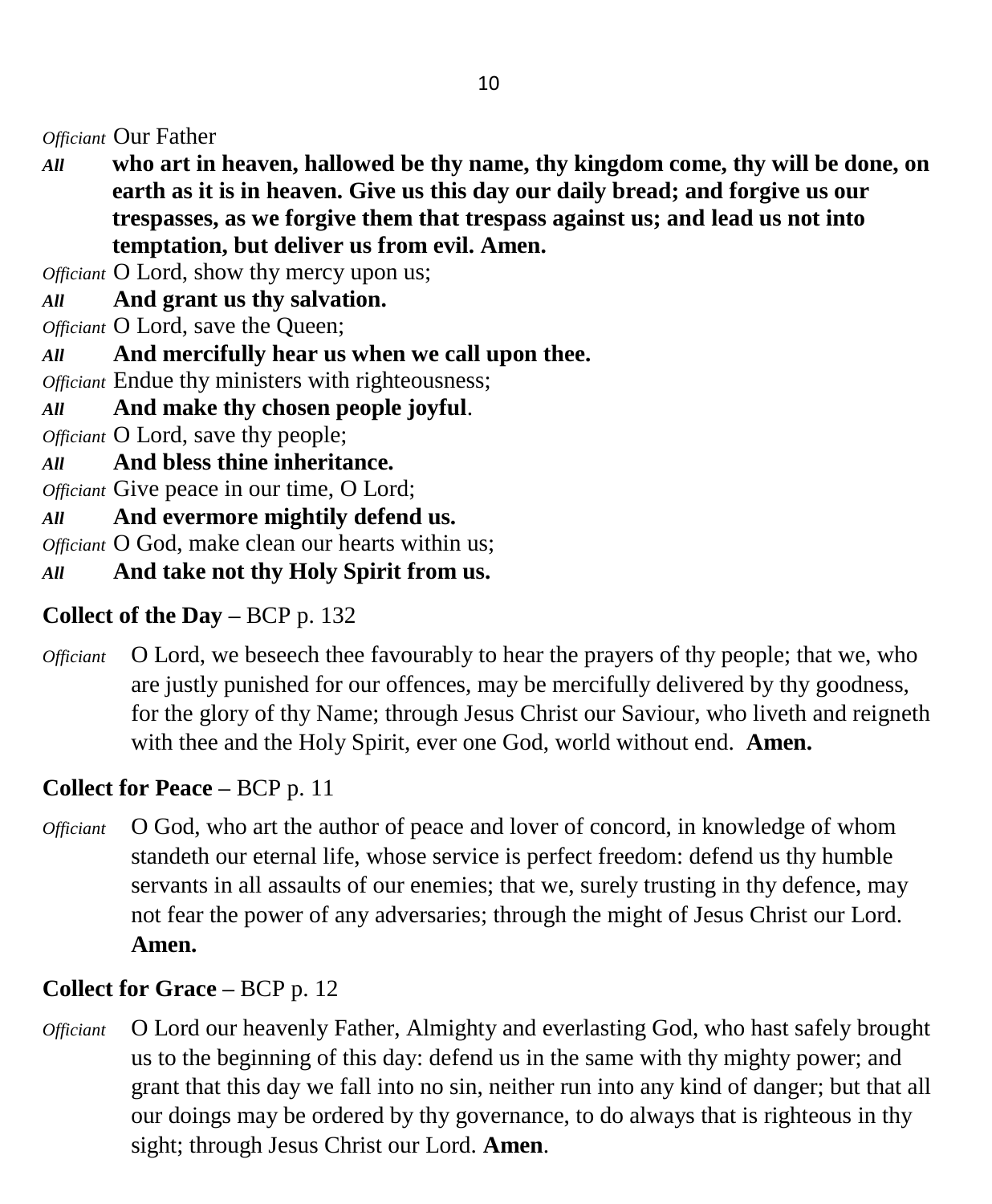### **Anthem** *This Little Light of Mine* **ARR. PAUL CHRISTIANSEN**

Baritone Solo – Maciej Bujnowicz

*This Little Light of Mine, I'm gonna let it shine,*

*Ev'ry where I go, I'm gonna let it shine,*

*All through the night, I'm gonna let it shine.*

#### **Sermon**

**Collection Hymn 502** *You Are Salt for the Earth* **BRING FORTH THE KINGDOM** 

**Junior Choir Anthem** *Ain't That Good News*

*I got news, I got good news.*

*I got a crown up in a that Kingdom Ain't a that good news*

*I'm a gonna lay down this world Gonna shoulder up a my cross Gonna take it home a to my Jesus Ain't a that good news.*

*I got a robe up in a that Kingdom…*

*I got a harp up in a that Kingdom…*

*I got a song up in a that Kingdom… Ain't that good news…*

## **Prayers** Led by Brooke Sales-Lee